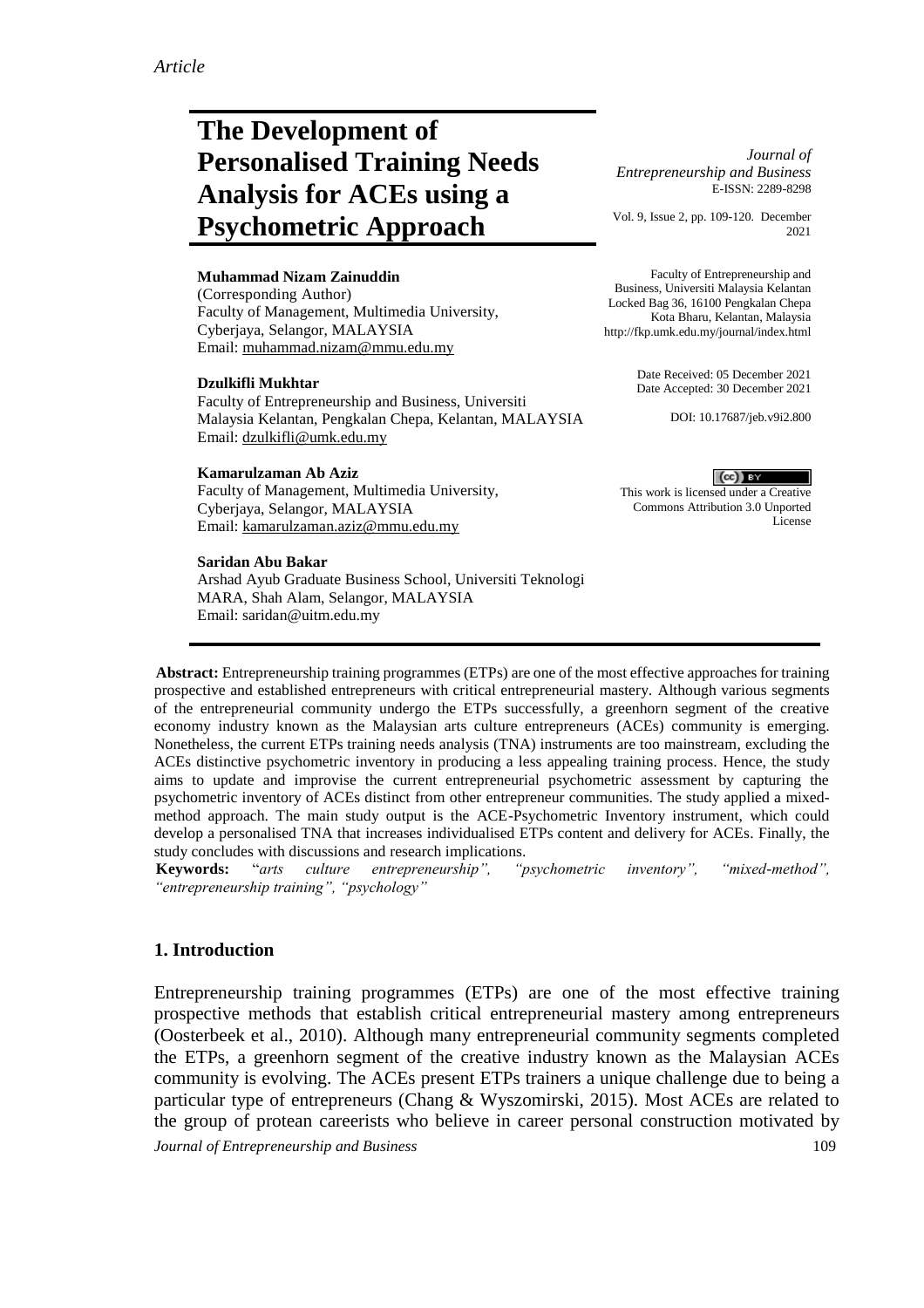personal identification. Nevertheless, the group is more abstract-oriented, aesthetically driven, and often 'pushed' into entrepreneurship by necessity with a low natural inclination towards entrepreneurship (Bridgstock, 2013).

Although the ACEs community is categorized under the greenhorn segment, the community remains a part of the public entrepreneurship development agenda. The community is also considered an essential contributor to the future national gross domestic product (GDP). According to a United Nations Conference on Trade and Development (UNCTAD) report on the creative economy outlook, the global market for creative goods doubled in size from \$208 billion in 2002 to \$509 billion in 2015, specifically on the international trade trends from 2002 to 2015 (UNCTAD, 2018). Consequently, the massive potential of the creative economy places ACEs in a strategic business community. The Malaysian government recognised the major opportunity to join the global creative economy spillover effect, promoting Kuala Lumpur as a burgeoning cultural hub and a potentially significant future economic hub through the Cultural Economy Development Agency (CENDANA: a wholly-owned government agency under Malaysia's Ministry of Finance Incorporated) (CENDANA, 2017). Malaysia's arts and cultural industry stakeholders prepared for a chance at glory with the future challenge of unravelling the huge potential of the sector, combining tourism and shopping experiences for goods and services in arts and culture, such as traditional and contemporary handicrafts or souvenirs, apparel and clothing, and food produce. The concern is not a lack of demand, but rather the absence of a welldefined strategy, structural framework, and regulatory framework for steadily developing and sustaining the creative economy.

Efforts were made to support the creative economy agenda of the government, including conducting ETPs for ACEs by the relevant ministry, specifically the Ministry of Tourism, Arts, and Culture (MOTAC) through (1) Makmal Usahawan Seni Budaya (Arts Culture Entrepreneurs Lab) and (2) the Young Arts Entrepreneur! (YAE) Programme. The efforts are a joint endeavour to raise the ACEs capacity to support the creative economy entire vision and become a viable future business venture. Additionally, more advanced pre-, during- , and post-training technologies were developed as ongoing efforts to revitalise and improve the training approach. For instance, a more refined psychometric inventory analysis could disclose more precise information about the trainees to produce a more accurate TNA to be integrated into a rich databank to track and transform trainees' performance and growth (Christensen, 2018). Thus, ETP trainers could construct more direct, focused, and successful training modules.

## **2. Literature Review**

## *2.1 Contemporary Entrepreneurship Training*

*Journal of Entrepreneurship and Business* 110 The delivery of contemporary ETPs must be based on the concept of action (and being active) to ensure relevancy to the original aim (Hägg & Kurczewska, 2016). Ratten (2019) stated that embracing diversity as a vital component of communities is the way to advance entrepreneurship training. The entrepreneurs can comprise a range of people, businesses, and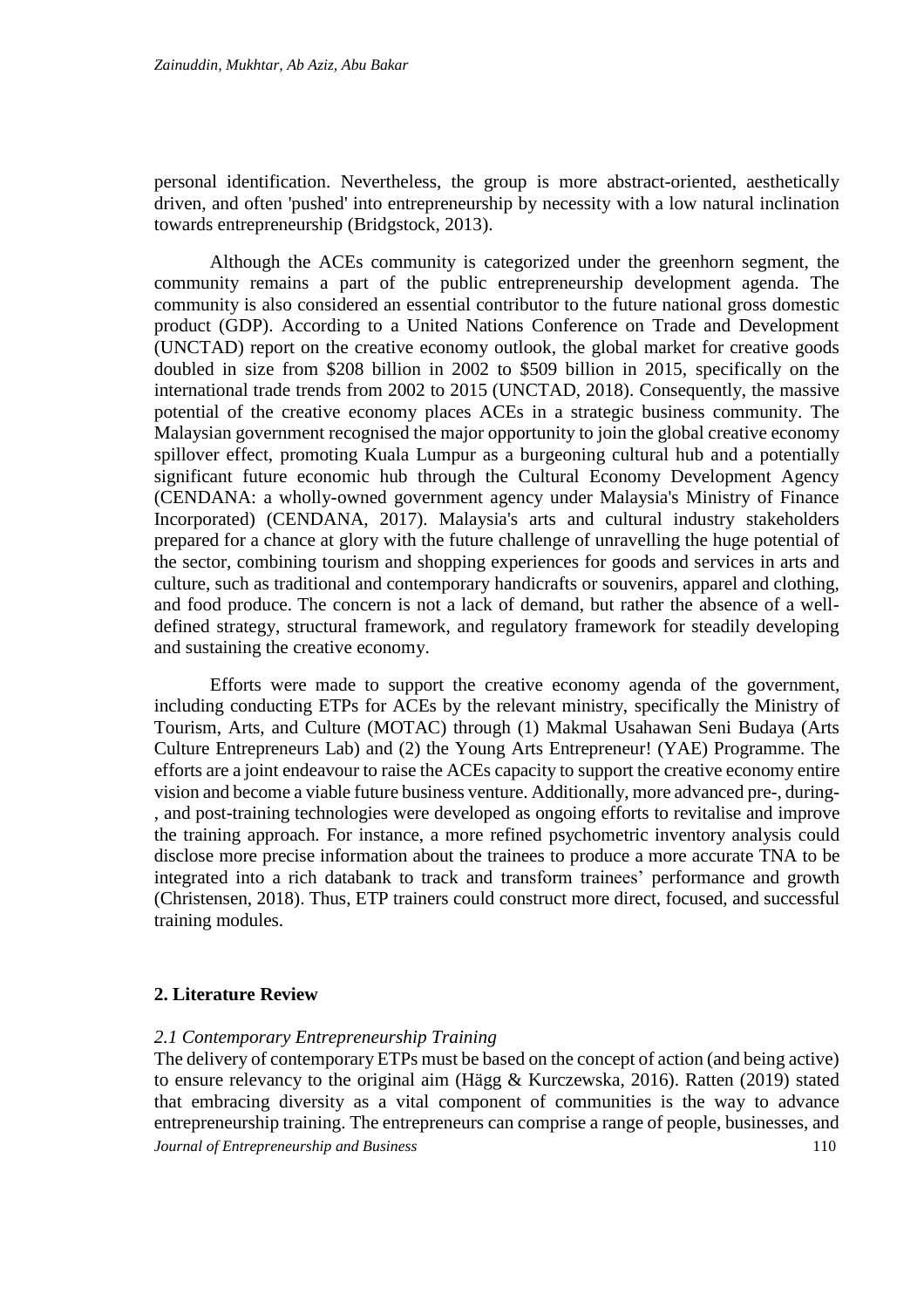other entities collaborating to achieve a common purpose. Resultantly, an inclusive ETP highlighting a personalised approach addresses the target group's special issues and aid the group by presenting suitable coping mechanisms adapted to the group's situation (OECD, 2019). Lafortune et al. (2018) found that training efforts involving micro-personalisation positively affect the respondent'sincome production, suggesting positive after-effect training and sustainability.

A similar scenario is applicable to ACEs based on the positive impact of personalised entrepreneurship training on the intended beneficiary. Toscher (2019) proposed two effective training forms employed in arts-based entrepreneurship training, such as for music students: (1) new venture creation method and (2) transitioning strategy. The former generally corresponds to a business school standard entrepreneurship education approach that exposes students to numerous entrepreneurship concepts and tools. Nevertheless, the first form is more focused on preparing music students for life as professional musicians outside academia. Regardless of the approach applied by the entrepreneurship educator or trainer, Toscher debated a more significant need to understand better the arts-based recipient of entrepreneurship training or education according to two overlapping factors: (1) the special nature of the entrepreneurial learning process, and (2) the types of entrepreneurial competencies needed to be attained.

Toscher added that a conceptual framework for entrepreneurial learning activities in arts entrepreneurship education (represented by music students enrolled in the music programme) encompassed five elements: (a) context-specific – turning entrepreneurship relevant to a future musician's career by aiding them to understand what a career in music entails and recognise the relevance of entrepreneurial learning activities, (b) place the entrepreneurial learning activities in the music programme, (c) place the entrepreneurial learning activities in the context of the career relevance (Figure 1). Thus, ACEs gained significant benefits from the personalised entrepreneurship training method due to distinct psychological characteristics and mainstream entrepreneurs. The ACEs training and self-development programme benefit by identifying the behavioural and psychological abilities related to entrepreneurship. The subsequent section analyses the training needs and the psychological characteristics of ACEs.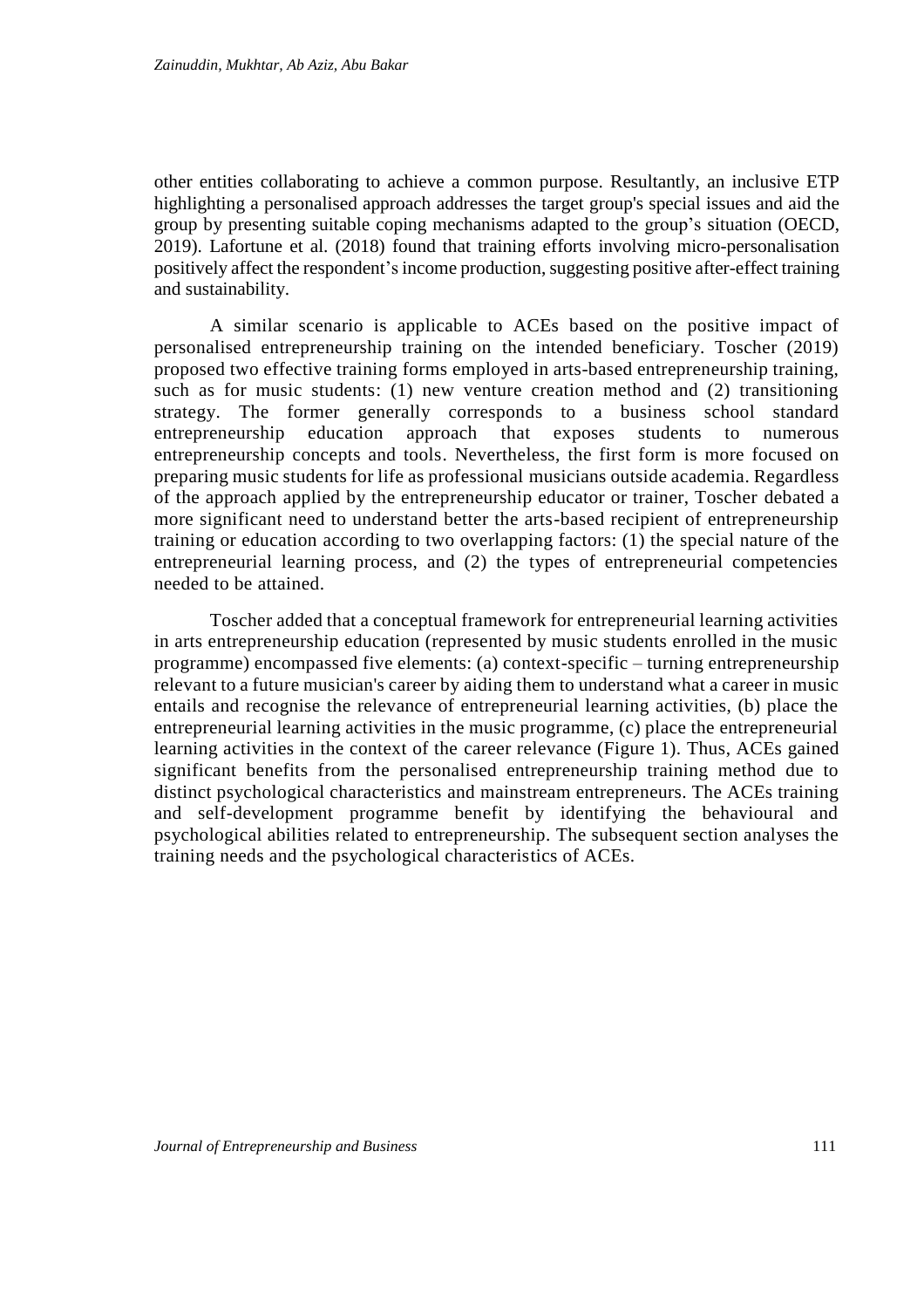

# **Figure 1: Conceptual framework for entrepreneurial learning activities in arts entrepreneurship education**

## *2.2 Training Needs Analysis*

Training is widely defined as acquiring abilities, concepts, or attitudes resulting in improved job performance or task environment. Any training agenda must appropriately fit between the training content and the learners' profiles. The condition is fulfilled only if the intended training content matches the profile of the intended trainees, specifically ACEs. The module trainer should treat training content development as the customer's product or service offering, equal to the value proposition canvas concept whereby the latter should supplement the jobs and pains of the ACEs (Osterwalder, 2014).

The study proposed that the process of conducting a TNA (defined as the process of identifying and gathering data determine what training needs exist in performance ) (Rahmana & Sukaya, 2020) is the critical first point of contact to understand the ACEs and is considered a crucial first step for continuing professional development (Holloway et al., 2018). Training analysis creates a formal connection between accessible design data, training media, and goals to facilitate transferring training aspects into the operational environment. A TNA is completed when a significant change in techniques, acquiring new equipment, or deploying new processes is suspected of disrupting the current training programme.

### *2.3 The ACEs Psychological Inventory Traits*

First, ACEs are distinct from other entrepreneurs. The main distinction is the unique perspective on the entrepreneurship-opportunity relationship. Although the entrepreneurship opportunity nexus is generally about identifying and utilising resources (Shane & Venkataraman, 2000), ACEs are more concentrated on developing and using the unique intellectual or creative capital, and being investors in individual or other's talent (Bujor & Avilsacai, 2016). The ACEs combine creative and entrepreneurial qualities to build a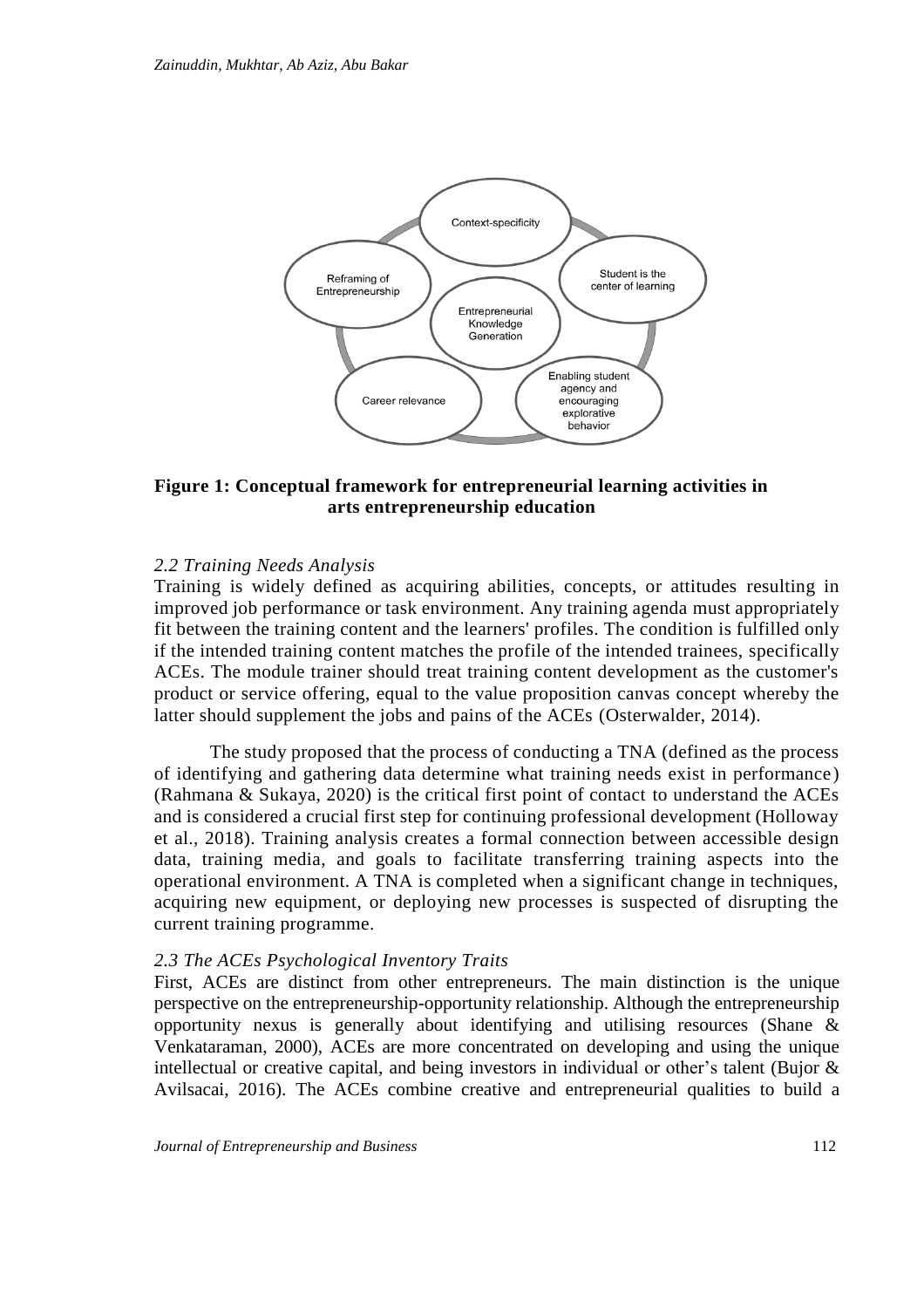business empire by applying the mindset. Hence, the study proposed the following hypothesis:

# *Hypothesis 1: The ACEs perceived that the individual and external talent could be exploited further for commercial purposes.*

Second, ACEs integrate artistic sensibilities with a reasonable commercial judgement, enabling economic viability while staying committed to the cultural vision (Marinova & Borza, 2015). Nevertheless, ACEs must remember that pursuing a long-term career in the creative industry requires ensuring the viability of the venture, whereby fashion, consumer tastes, and youth dominate the industry (Henry, 2007). Additionally, convincing ACEs to commit to any future economic arrangement misalign with their highly subjectively defined creative values. The more focused individual level of creative artistic attitude comprises a deliberate, self-aware process, watching and responding to internalised "subselves," and integrating divergent thinking types (Gerlach, 2015). Thus, the issue is where should future business partners draw the line between the ACEs proclivity for subjective roots in their artistic attitude (when they intended to stop creating artwork) and any business decision very objectively defined, such as the sale numbers needed to break even or gain positive cash flow. Therefore, the following hypothesis is proposed:

## *Hypothesis 2: The ACEs are more likely to choose artistic attitude over the business logic to preserve their cultural vision.*

Thirdly, ACEs view arts as a mission (Klamer, 2011) and employ entrepreneurial and managerial strategies to maintain the creative process. Generally, ACEs are torn between their artistic and economic logic (Eikhof & Haunschild, 2007). Resultantly, the ACEs face dilemmas requiring the creation of a balancing act to resolve (Lampel et al., 2000). The challenge for the people in creative entrepreneurship is balancing between artistic expression, financing, and business development (Bujor & Avalsicai, 2016). The ACEs carefully address their choices and attempt to safeguard the artist's integrity and protect from perceived negative business strategies. Thus, ACEs decide their activity by preserving the artistic sphere and the associated values. Although the act appears inconvenient economically, two opposite conditions emerge: as artists, ACEs relinquish the obligation to contribute to the art world evolution by presenting new creations due to artistic growth and consciousness. Meanwhile, entrepreneurs must consider audience desires and remain committed to artistic morality. Hence, the following hypothesis is suggested:

# *Hypothesis 3: The ACEs more likely desire to be called artists entrepreneurs than mainstream entrepreneurs as ACEs treat arts as a primary mission.*

The creative industry is prominent due to the distinct business ecosystem based on business networks that continuously assemble and disassemble value chains to form new products and services. Numerous ACEs are self-employed or employed on a project-byproject basis. The ACEs possess a distinct career structure involving a changing patchwork of concurrent work activities to supplement income (Bridgstock, 2013). The ACEs careers are deemed "protean careerists," distinguished by personal career construction and strong intrinsic motivations for personal identification with a career, producing a low probability of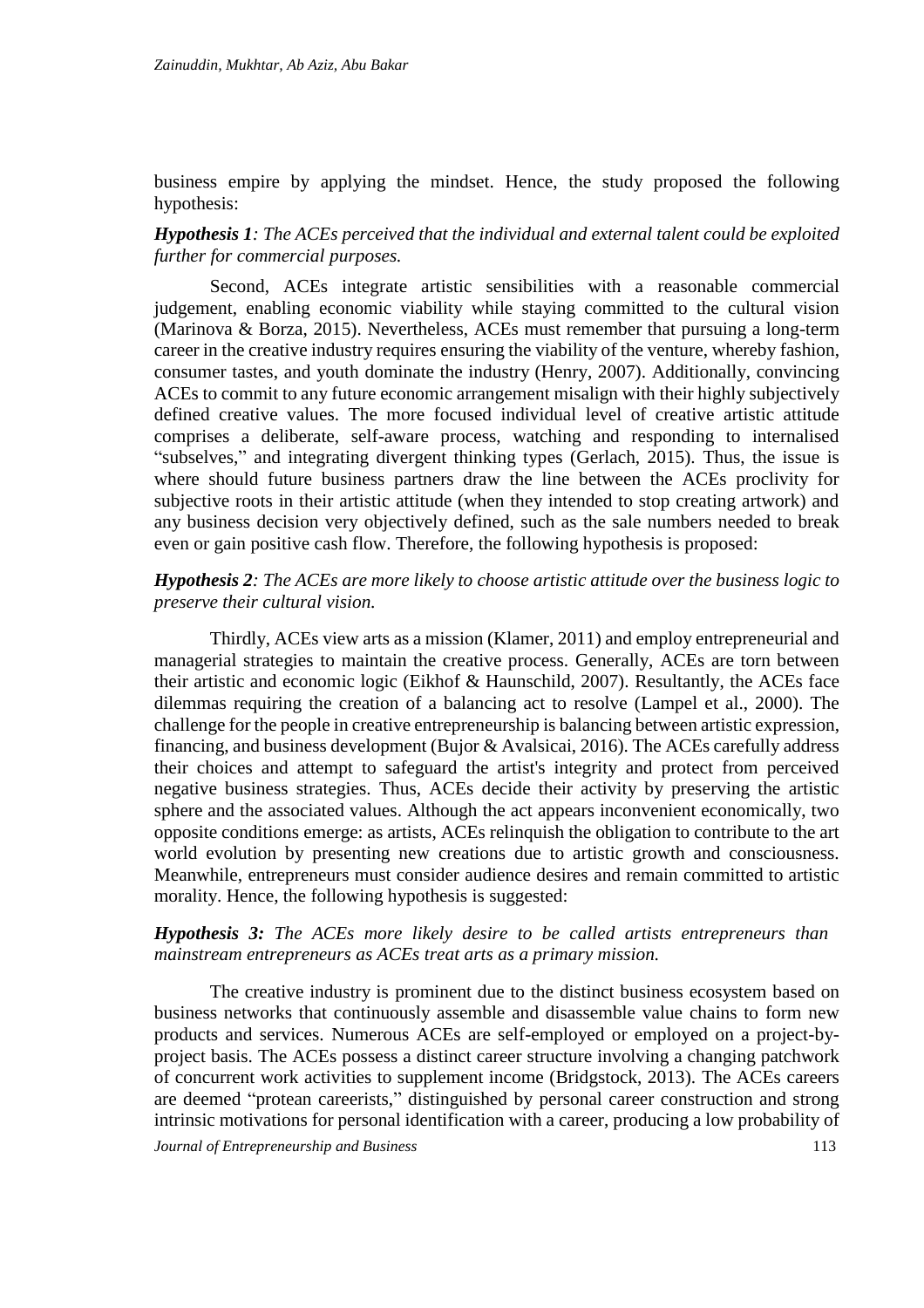stable employment or development as an employed careerist. Jobs are secured through "whom you know," or casual social and professional contacts, as offers are according to the quality and success of past jobs instead of formal application and interview processes (Throsby & Zednik, 2010). Thus, the study presents the following hypothesis:

*Hypothesis 4: The ACEs are more personally interested in constructing their career organically than following the standard progressive career development.*

Arenius et al. 2020 analysed the behavioural profiles of artists and entrepreneurs, revealing that compared to a control group of professional workers, artists and entrepreneurs exhibited a higher risk tolerance, openness to experience, and intrinsic motivation. Artists outperformed entrepreneurs in creativity and emotionality, but entrepreneurs exceed artists in self-efficacy and extraversion. The discovery is crucial, enabling a better understanding of the psychological links between artists and entrepreneurs to encourage artists to explore entrepreneurial endeavours. The following psychological characteristics were assessed: (1) personality traits, such as psychotic and introverted, adventurous and radical, (2) intrinsic motivation, (3) risk preference, (4) creativity, (5) social value orientation, (6) self-efficacy, (7) overconfidence, and (8) attention-deficit or hyperactivity disorder (ADHD).

*Hypothesis 5: The ACEs more likely exhibit higher risk tolerance, openness to experience, higher intrinsic motivation, creativity, emotionality, self-efficacy, and extraversion than mainstream entrepreneurs.*

## *2.4. Conceptual Framework*

Calcagno and Balzarin (2016) stated that the psychological makeup of ACEs lies halfway between the conditions from the external world (push factor) and the embodied legacy of their artistic language (pull factor). External conditions function as constraints and enablers. As constraints, they discourage an entrepreneurial attitude while as enablers, they push ACEs to seek sustainable solutions, contributing to the natural order. The former occurs following a persistent state of crisis due to a combination of insufficient public funds and financial failure from enterprises ineffective management. The desire to be creative, autonomous, and completely possess control over their work all pull ACEs to learn how to maintain artistic ambitions while applying an entrepreneurial and management perspective. The ACEs function directly and indirectly to preserve the language of an artistic endeavour while crossing the blurry line between artistic vision and economic knowledge. Resultantly, artistic and entrepreneurial ACEs would welcome the challenge as a natural state of being.

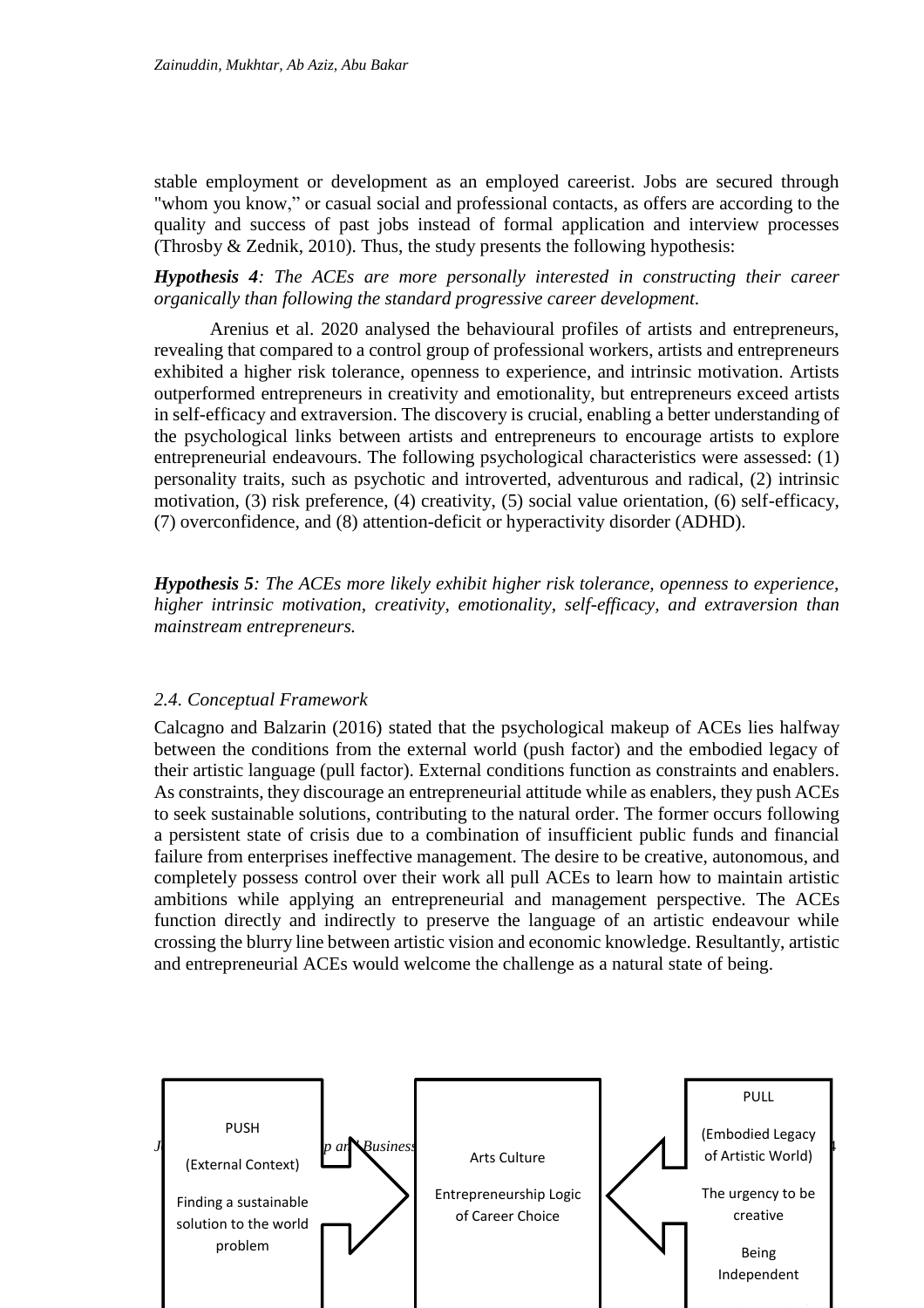# **Figure 2: Conceptual Framework of ACEs Entrepreneurship Logic of Career Choice**

According to the specific psychological constitution in TNA and being open about the other contributing elements, ACEs possess a viewpoint on entrepreneurship as a career option. The situation provides a boundary between the ACEs and other entrepreneurial community. A strong psychometric inventory capturing the ACEs particular psychological traits could aid trainers to better understand the ACEs as trainees and enhance literature on ACEs and entrepreneurship psychology.

# **3. Proposed Methodology of Study**

## 3.1. Research Approach and Study Design

The study employed a mixed-methods approach based on an exploratory sequential design. The Hybrid Delphi Method was applied to identify unique ACEs personality items in the qualitative phase. meanwhile, the survey method was employed in the quantitative phase to determine the validity and reliability of the new individualised psychometric assessment. The qualitative method applied in the study involved interviewing industry experts in art culture entrepreneurship with experience in the commercial and arts and culture sectors. Additionally, the topics for the ACEs psychometric inventory were based on the participants' interview transcripts in the initial step.

The quantitative technique involved performing focus group studies with MUSB and YAE trainees to validate and examine the theme dependability created in the first stage. The study examined the statistical indicators, such as reliability indices, factor loadings, and others to determine the item reliability for the subsequent step. The main objective of the study is to develop a robust online-based psychometric analysis tool to illustrate the psychometric inventory of individuals interested in pursuing a career as an arts culture entrepreneur and to develop training needs analysis data for ETP trainers in developing suitable content for ETP for ACEs.

# 3.2. Population and Sample Size

The target population were the industry experts with combined experience from the commercial and arts and culture sector and trainees from MUSB and YAE.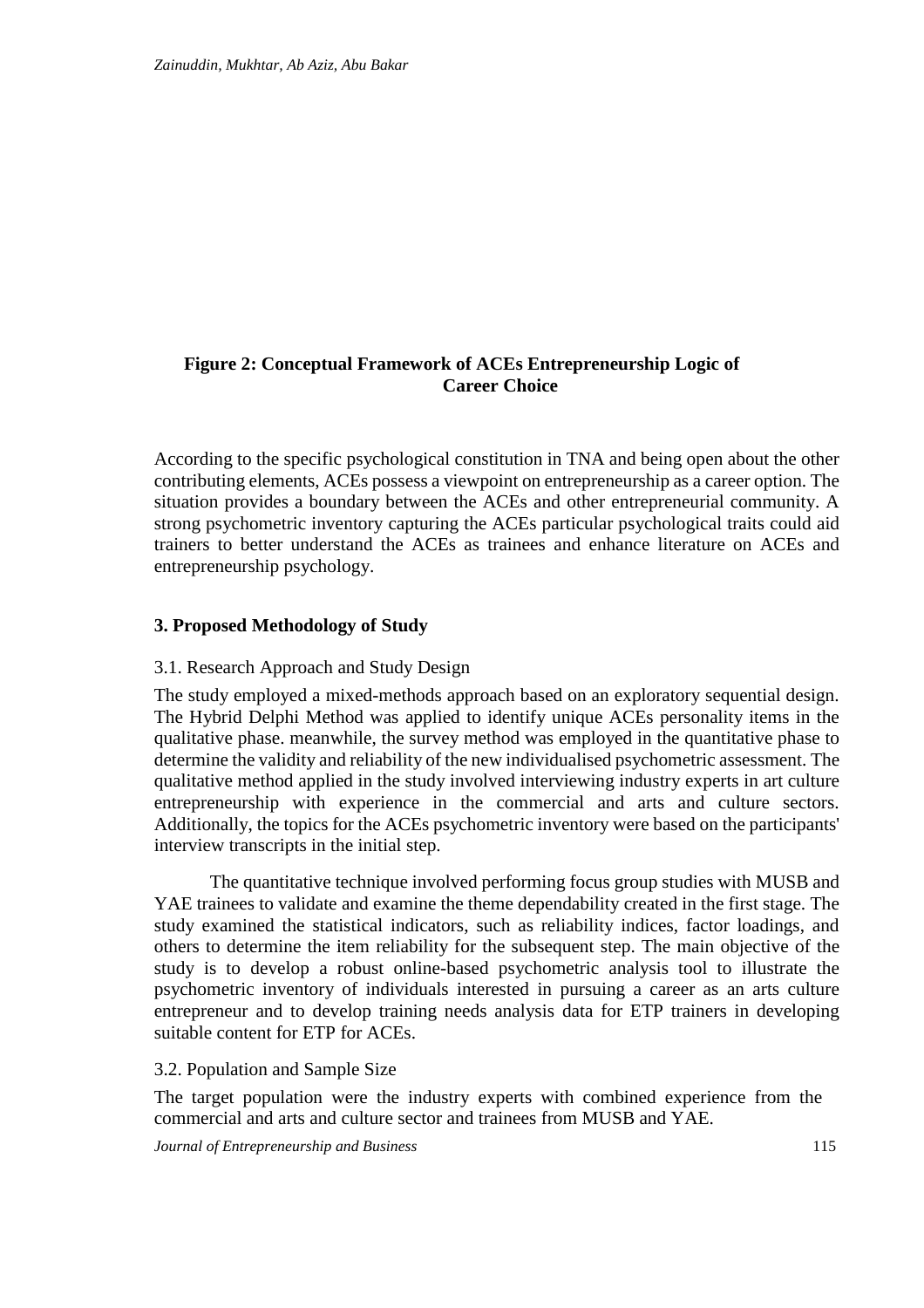

**Figure 3: Exploratory sequential design**

| Data Source &           | <b>Industry Experts with Combined Experience</b> |
|-------------------------|--------------------------------------------------|
| Data Sampling           | from the Commercial & Arts and Culture Sector    |
|                         | Trainees from MUSB and YAE                       |
| Data Collection         | Hybrid Delphi Method<br>$\bullet$                |
|                         | <b>Questionnaires Survey</b>                     |
| Data Analysis           | Exploratory sequential design                    |
| Framework               |                                                  |
| Data Analysis Procedure | Thematic Analysis $&$ structural equation        |
|                         | modelling (SEM or AMOS)                          |
| <b>Research Output</b>  | <b>ACE</b> - Psychometric Inventory Test         |

# **4. Discussion**

The study proposed ETPs as one of the most effective approaches in a capacity-building programme for future entrepreneur communities, such as ACEs, to realise their entrepreneurship potential and enhance socioeconomic status and incomes. The possibility of ACEs as entrepreneurs should not be underestimated considering the global creative economy expanding market size. The UNCTAD stated that the global market for creative goods increased significantly in 2015, amounting to \$509 billion. The ASEAN countries are the regional powerhouses leading creative goods export. The creative economy accounts for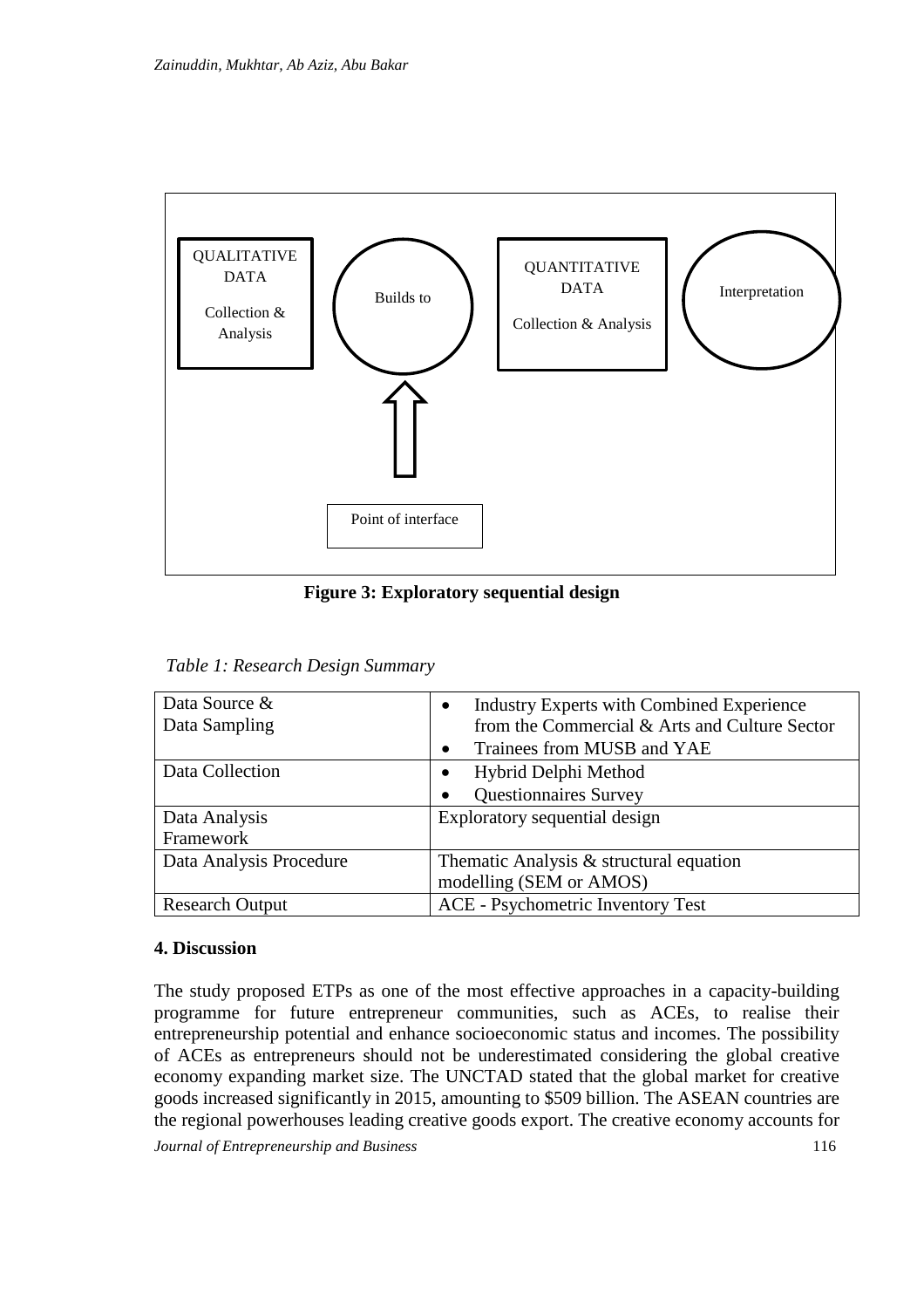over 6.1% of the global GDP, ranging from 2% to 7% of national GDPs worldwide. Malaysia is also one of the top ten achievers in the developing economic group from 2002 to 2015, alongside China, Hong Kong (China), India, Singapore, and Thailand (UNCTAD, 2018). The CENDANA reported that the Klang Valley creative sector contributed 2.4% of the Klang Valley GDP in 2017, generating RM 11.2 billion in revenue and employing approximately 86,000 people (CENDANA, 2017)

Following the massive potential, the creative economy is a new economic sector that the government and industry participants should emphasise (Barker & Bank, 2017). Malaysia's principal development agency, MyCreative Ventures Sdn Bhd, was founded in 2017. Subsequently, the agency primary mission is to enhance the creative economic environment by forming an organised and artist-friendly framework. The measures included access to funding, market access, strategic relationships, talent development, and digital media zones. One of the agency issues is ensuring a continuous supply of capable entrepreneurs in ACEs to handle the initiatives. The creative sector noted the expanding importance of the creative economy and was recently awarded RM 288 million in the 2022 National Budget (MOF, 2022).

According to the principle of fostering talent to take the initiative, the government should improve the quality and competency of ACEs at all levels (grassroots and established). The way to capture talent is through ETPs, which must be well-suited to the ACEs. The objective can be achieved by employing the right training content and approach for the ACEs profile similar to the value fit from the value proposition canvas principle (Osterwalder, 2014). The notion addresses their jobs (anticipated intentions during running the business), pains (a specific problem or concern experienced), and gains (outcomes and benefits required, expect to desire, or would be surprised by), thus enabling the ETP value propositions to be sufficiently realised.

A piece of trainee profiling analysis is added in the TNA curriculum. The study will consider one section of the ACEs unique psychometric inventory and apply it as the input for the personalised TNA as an excellent way to obtain a better grasp of ACEs. The TNA could aid ETP trainers identify knowledge and skill gaps, improve effective training content, ensure training focuses on the right areas of competencies, and prioritise training needs. The study presented the Psychometric Inventory of ACEs, which captured and assessed the ACEs psychometric inventory more thoroughly. Potential ETPs trainers could capture and access psychometric features of ACEs, such as personality, ability, attitude, motivation, interest, needs, emotional intelligence, and others through psychometric testing. The psychometric evaluation could facilitate the ETPs trainers to provide more accurate, relevant, durable, dependable, unbiased, cost-effective, and time-saving outcomes.

# **6. Implication**

*Journal of Entrepreneurship and Business* 117 The study is relevant due to the socio-economic instability following the global coronavirus disease (COVID-19) outbreak. Despite the challenges, the worldwide economy will rebound. The markets will reactivate when the global economy begins to recover. Trading activity for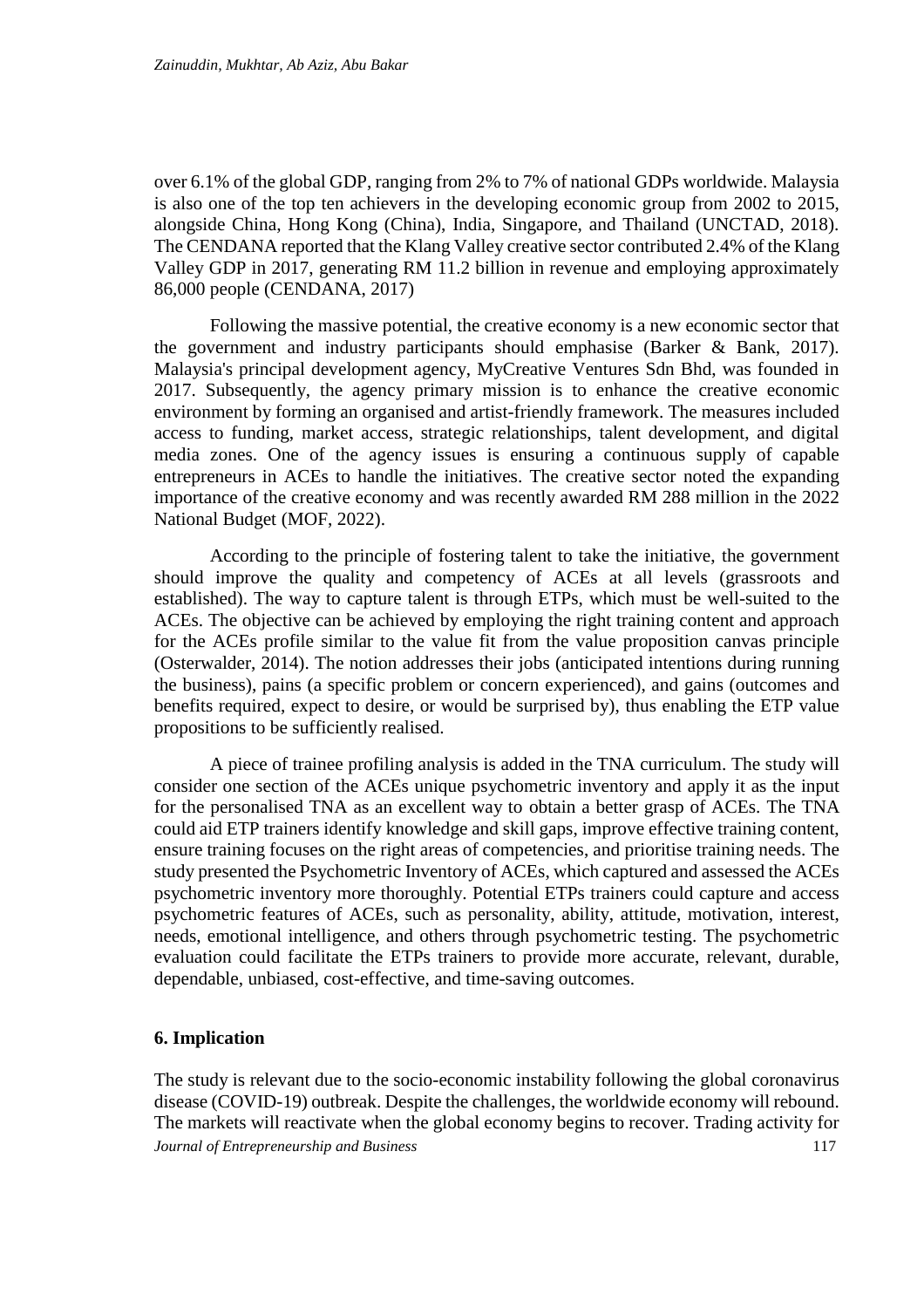products and services will also rise, including the creative economy. Resultantly, the findings and the future effects and outputs of the study are crucial for policy, practise theory, and ongoing research on entrepreneurship training programmes, training needs analysis, and the ACEs community (Ratten, 2020).

In terms of policy, the study provides information to develop the strategic direction of ACEs, primarily through CENDANA and MyCreative Venture. The study contributes to the goal of enhancing the creative economy environment through a well-structured, artistfriendly mechanism. The results of the ACEs psychometric inventory test present the data required to improve future ACEs policies. The government can also determine the grey areas that need more activity in the future by understanding the psychometric inventory data of ACEs at various levels, including local, national, and international levels. The information can be used to rebuild the creative economic ecosystem to nurture future ACEs, such as reforming the national education system.

Regarding practical ramifications, psychometric inventory testing evolved into a powerful evaluation approach gradually (Proyer et al., 2017). The Psychometric Inventory test can objectively evaluate skills and knowledge, talents, attitudes, and personality qualities to improve understanding of individual ACEs and produce better talent management decisions. Thus, a refined method, such as customised and personalised training intervention, could be devised. The results also enable tracking the ACEs milestone performance. The personal profile in the database would be accessible by many authorities and institutions across the board. The records can be retained, and follow-up can be performed in a more objective manner by measuring and taking action on what matters the most.

The ACEs psychometric assessment can produce fascinating results by pinpointing the ACEs strengths and weaknesses, enabling efforts to assist them. The developmental and capacity-building processes might be fine-tuned and adapted to fulfil the specific demands of ACEs. Analytical tools also encourage using technology to enhance analysis and training initiatives. Practically, ACEs possess a set of strengths and flaws. To realise the ACEs full potential, one must identify the fields the ACEs could be used in.

The study adds to the growing body of literature highlighting the ACEs, specifically regarding ACEs unique personality and subsequent entrepreneurial behaviour, such as the aesthetic and economic logic held in the decision-making and entrepreneurial recognition. Furthermore, the study could expand the concept of action (activity) connected to the current entrepreneurial training pedagogical practice. The study also enhances the body of knowledge in the field of the creative economy, particularly in Malaysia (Barker & Beng, 2017).

The study limitations include: multiple observations, possibly under multiple situations, may be required to evaluate such a complex construct. Additionally, when the construct of interest is substantial, one cannot simply analyse using multiple-choice items. A more complex assessment is required. Moreover, a longitudinal study and extending the sample selection to include other ACEs from different countries could benefit future research and produce more fascinating discoveries.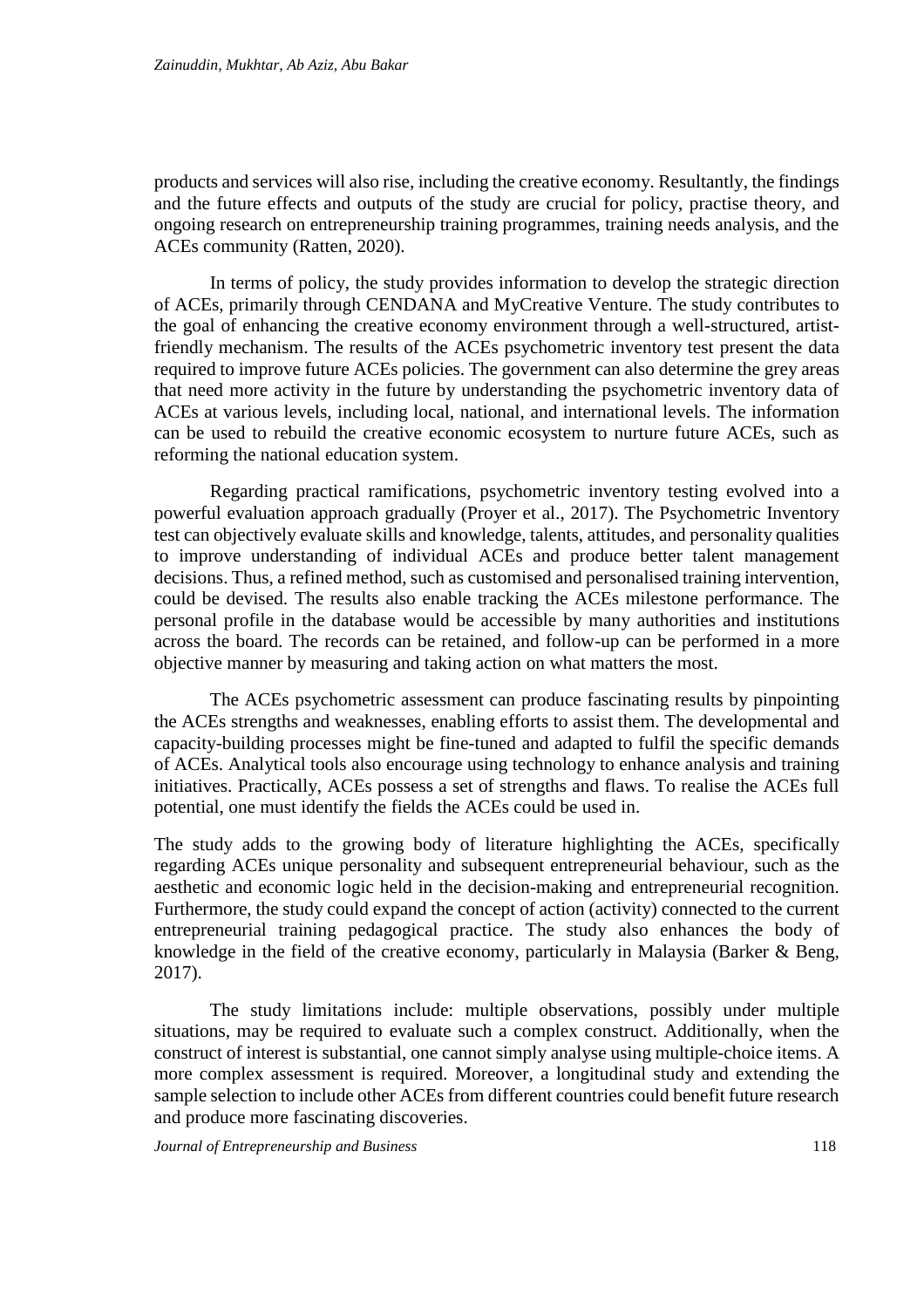## **7. Conclusion**

The ETPs will continuously aid diverse entrepreneurial communities in developing and enhancing firms. The ETPs can improve by leaving the conventional template in favour of creating a more customised template tailored to each entrepreneur community-specific needs. First, TNA tools should be expanded. Meanwhile, ACEs are recognised as one of the groups with such a unique psychological inventory. Due to the growing popularity of the gig economy in the workplace, strengthening ACE training is crucial. Hence, the ACEs psychometric inventory assessment should be included in the training deliverable to improve and maintain the ACEs entrepreneurial development in the future.

#### **Disclosure Statement**

No potential conflict of interest was reported by the authors.

#### **Funding**

The authors would like to express appreciation for the support of the sponsor: Fundamental Research Grant Scheme [FRGS/1/2019/WAB04/MMU/ 02].

#### **Acknowledgement**

Ministry of Higher Education (MOHE), Minsitry of Tourism, Arts and Culture (MOTAC), Balai Seni Negara (BSN), Jabatan Kebudayaan dan Kesenian Negara (JKKN)

#### **References**

- Barker, T., & Beng, L. Y. (2017). Making creative industries policy: The Malaysian case. *Kajian Malaysia*, *35*(2), 21-37.
- Bridgstock, R. (2013). Not a dirty word: Arts entrepreneurship and higher education. *Arts and humanities in higher education*, *12*(2-3), 122-137.
- Calcagno, M., & Balzarin, E. (2016). The artist-entrepreneur was acting as a gatekeeper in the realm of art. *Venezia Arti*, *25*, 29-36.
- Chang, W. J., & Wyszomirski, M. (2015). What is arts entrepreneurship? Tracking the development of its definition in scholarly journals. *Artivate*, *4*(2), 33-31.
- Christensen, B. D. (2018). From needs assessment to needs analysis. *Performance Improvement*, *57*(7), 36-44.
- Eikhof, D. R., & Haunschild, A. (2007). For art's sake! Artistic and economic logics in creative production. *Journal of Organizational Behavior: The International Journal of Industrial, Occupational and Organizational Psychology and Behavior*, *28*(5), 523-538.
- Gerlach, K. P. (2015). An Introduction to Personality Subselves. From Break the Cycle Web site: http://sfhelp.org/gwc/IF/innerfam.htm
- Hägg, G., Kurczewska, A., McCracken, M., & Matlay, H. (2016). We are connecting the dots–A discussion on key concepts in contemporary entrepreneurship education. *Education+ Training*.
- Holloway, K., Arcus, K., & Orsborn, G. (2018). Training needs analysis–The essential first step for continuing professional development design. *Nurse education in practice*, *28*, 7-12.

Henry, C. (2007). *Entrepreneurship in the Creative Industries.* Cheltenham: Edward Elgar.

Klamer, A. (2011). Cultural entrepreneurship. *The review of Austrian economics*, *24*(2), 141-156.